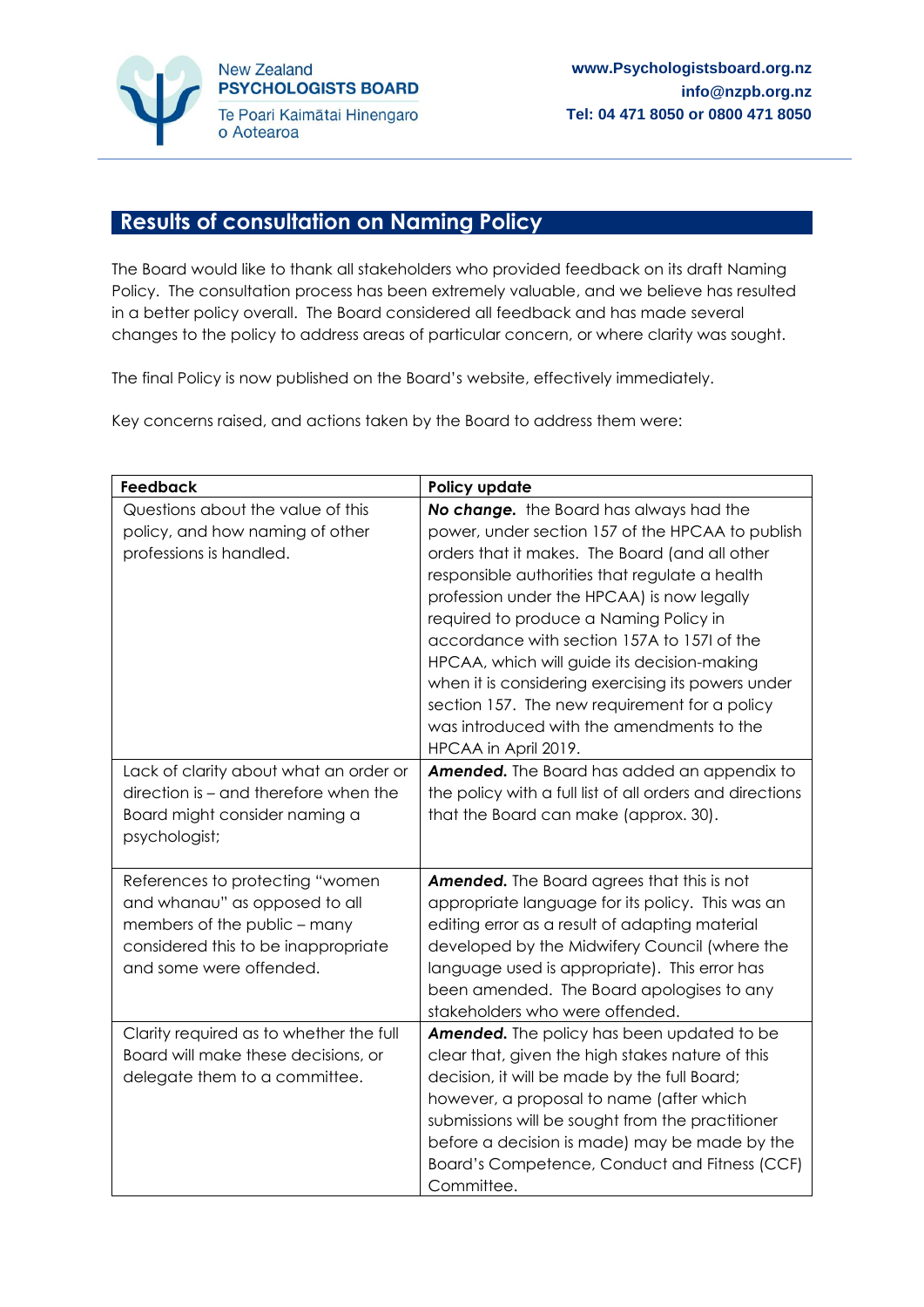| Insufficient focus on the psychologist's | <b>Amended.</b> The Board considers that its policy is                                       |
|------------------------------------------|----------------------------------------------------------------------------------------------|
| right to privacy.                        | clear that it must balance privacy interests                                                 |
|                                          | against the public interest and public safety. An                                            |
|                                          | individual psychologist has an opportunity to                                                |
|                                          | make submissions on the possible impact of                                                   |
|                                          | naming them. However, the Board has added a                                                  |
|                                          | list of considerations it will take into account                                             |
|                                          | (Appendix 2 of the policy), which sets out more                                              |
|                                          | detail as to the complexity of balancing a                                                   |
|                                          | psychologist's privacy interests against the public                                          |
|                                          | interest.                                                                                    |
| Regard for the psychologist's            | No change. As above, the Board will consider                                                 |
| wellbeing is not sufficiently considered | every case on an individual basis. A psychologist                                            |
| in the policy.                           | will have an opportunity to make submissions on                                              |
|                                          | any proposal to name them, including the                                                     |
|                                          | potential effect on their wellbeing.                                                         |
| Regard for the interests of family and   | No change. As above, the Board will consider                                                 |
| whanau of the psychologist, who may      | every case on an individual basis. A psychologist                                            |
| be adversely impacted by naming, is      | will have an opportunity to make submissions on                                              |
| not addressed (e.g., partner's career    | any proposal to name them, including the                                                     |
| or children subjected to teasing by      | potential impact on their family and whanau.                                                 |
| other children).                         |                                                                                              |
| The Board should consider the cultural   | No change. As above, the Board will consider                                                 |
| implications of naming.                  | every case on an individual basis. A psychologist                                            |
|                                          | will have an opportunity to make submissions on                                              |
|                                          | any proposal to name them, including any<br>cultural considerations that they would like the |
|                                          | Board to take into account.                                                                  |
| The proposed period to allow a           | No change. In almost all cases, the Board will                                               |
| psychologist to make submissions (20     | already be dealing with the psychologist and a                                               |
| working days) is insufficient to allow   | proposal to name them will not come out of the                                               |
| the psychologist to get appropriate      | blue. The Board needs to balance allowing a                                                  |
| advice.                                  | reasonable opportunity to make submissions                                                   |
|                                          | against the driver for making the proposal -                                                 |
|                                          | which is public protection.                                                                  |
| The Board should establish thresholds    | No change. The Board does not want policy to                                                 |
| for publication in media other than on   | limit its options should it need the help of external                                        |
| its website, as broader publication      | publications to ensure the public is aware of a risk                                         |
| puts the information more firmly in the  | that is relevant to them. The Board considers that                                           |
| public domain.                           | it needs to be able to access any media in a way                                             |
|                                          | that is appropriate to reach the relevant                                                    |
|                                          | community or communities that are at risk.                                                   |
| Clarification is needed on the           | <b>Amended.</b> The Board has added information to                                           |
| duration of a naming period, and         | clarify that the duration of a naming period will                                            |
| how this will be managed.                | vary from case to case and will cease when the                                               |
|                                          | risk has been addressed. The Board has                                                       |
|                                          | amended the policy to be clear that information                                              |
|                                          | about a named psychologist will - in all but                                                 |
|                                          | exceptional cases - only be available through a                                              |
|                                          | link on the Board's website. When the naming                                                 |
|                                          | period ends, the Board will remove the link which                                            |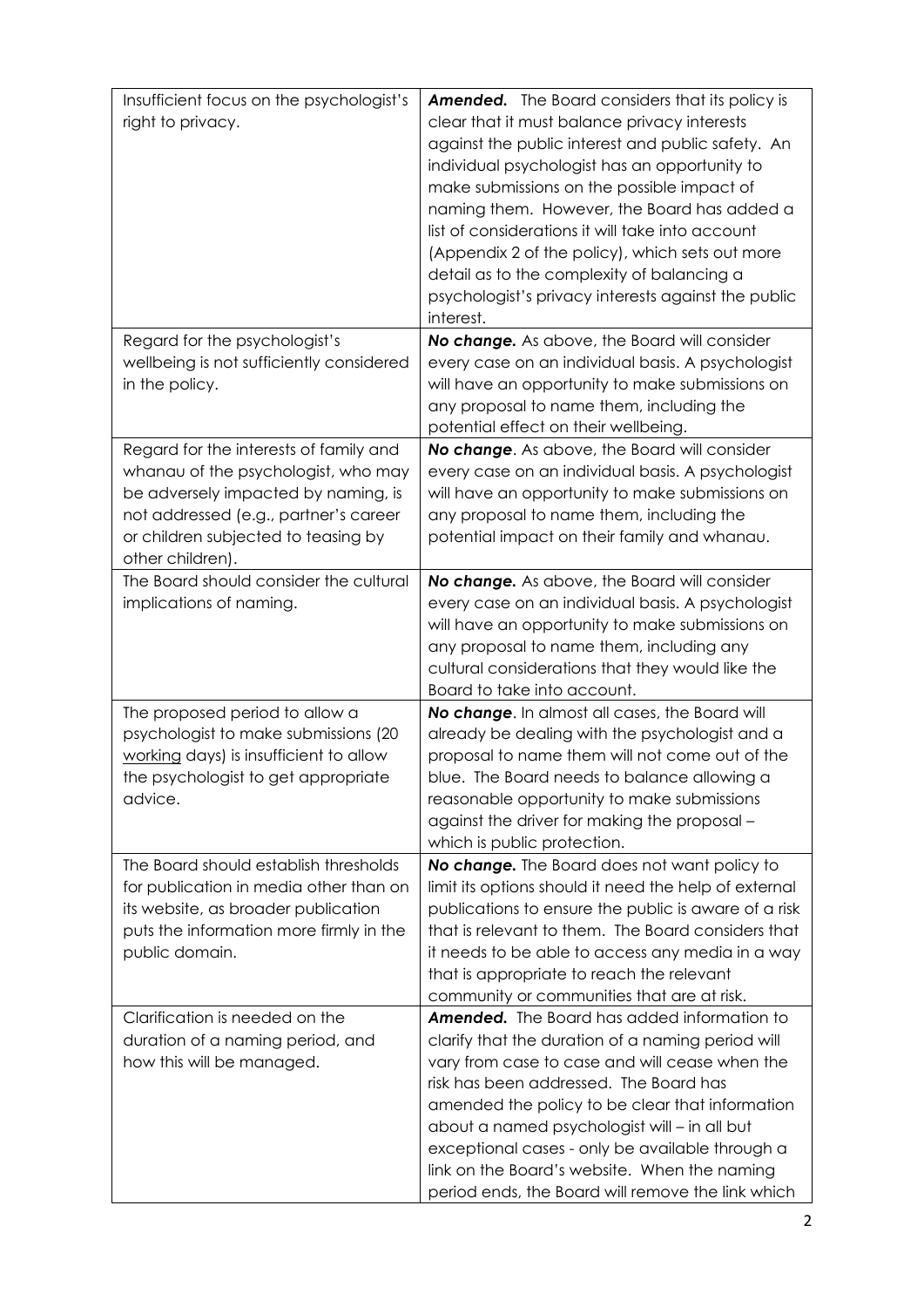|                                                                                                                                                                                                                                                                                                                                                                                                                                             | will break it in any media where it has been<br>shared.                                                                                                                                                                                                                                                                                                                                                                                                                                                                                                                                                                                                        |
|---------------------------------------------------------------------------------------------------------------------------------------------------------------------------------------------------------------------------------------------------------------------------------------------------------------------------------------------------------------------------------------------------------------------------------------------|----------------------------------------------------------------------------------------------------------------------------------------------------------------------------------------------------------------------------------------------------------------------------------------------------------------------------------------------------------------------------------------------------------------------------------------------------------------------------------------------------------------------------------------------------------------------------------------------------------------------------------------------------------------|
| Psychologists working in areas at high<br>risk of attracting complaints (e.g.<br>family court report writers) are already<br>practising defensively for fear of<br>complaints. Fear of being named<br>may lead to unwillingness to continue<br>in those roles, which are already<br>under-resourced. This has wider<br>implications for public safety in terms<br>of creating delays in the Family Court<br>which may put children at risk; | No change. The Board is conscious that there are<br>areas of practice that are at higher risk of<br>attracting complaints. The Board considers that<br>its policy provides it with the flexibility to consider<br>the individual circumstances of each case before<br>deciding whether to name.                                                                                                                                                                                                                                                                                                                                                                |
| Confusion about whether a<br>psychologist who has been found not<br>to meet required standards of<br>competence will be named.                                                                                                                                                                                                                                                                                                              | <b>Amended.</b> The addition of an appendix of all<br>orders and directions that the Board may make<br>clarifies the circumstances in which the Board will<br>turn its mind to naming. It does not necessarily<br>follow that all psychologists found not to meet the<br>required standards will be named.                                                                                                                                                                                                                                                                                                                                                     |
| Concerns about practitioners who<br>have a fitness to practise issue being<br>named.                                                                                                                                                                                                                                                                                                                                                        | <b>Amended.</b> As set out in the Board's draft Fitness<br>to Practise policy, the Board will deal sensitively<br>with psychologists who are dealing with fitness<br>issues. This has been clarified in the policy. While<br>the Board does not wish to limit its options in its<br>policy, it is likely that a psychologist with a health<br>condition would generally only be named in<br>circumstances where they were non-compliant<br>with Board orders or directions put in place to<br>protect the public. These sorts of cases are very<br>rare, but they do occur, and the Board must<br>have tools to protect the public where that is<br>necessary. |
| Views that practitioners should not be<br>named while inquiries or investigations<br>are still being made.                                                                                                                                                                                                                                                                                                                                  | No change. There are a number of provisions in<br>the HPCAA that allow the Board to intervene on<br>the basis of risk - this includes interim action to<br>protect the public while further information is<br>gathered to ascertain the scale of the risk -                                                                                                                                                                                                                                                                                                                                                                                                    |
|                                                                                                                                                                                                                                                                                                                                                                                                                                             | whether that relates to a psychologist's conduct,<br>competence or fitness.                                                                                                                                                                                                                                                                                                                                                                                                                                                                                                                                                                                    |

The Board appreciates that the Naming Policy and consultation around it may have caused some anxiety and concerns among psychologists. That is understandable. However, please remember that the Board has always had the power to name. The new requirement of section 157 to 157I of the HPCA Act is that each responsible authority must have a policy on use of that power. We believe this is a useful step, as it will increase transparency and provide the Board with guidance on how to exercise this power responsibly, fairly and consistently

In light of the concerns raised about the policy, the Board will keep a watching brief on naming decisions made amongst other regulators, and will have a low threshold for